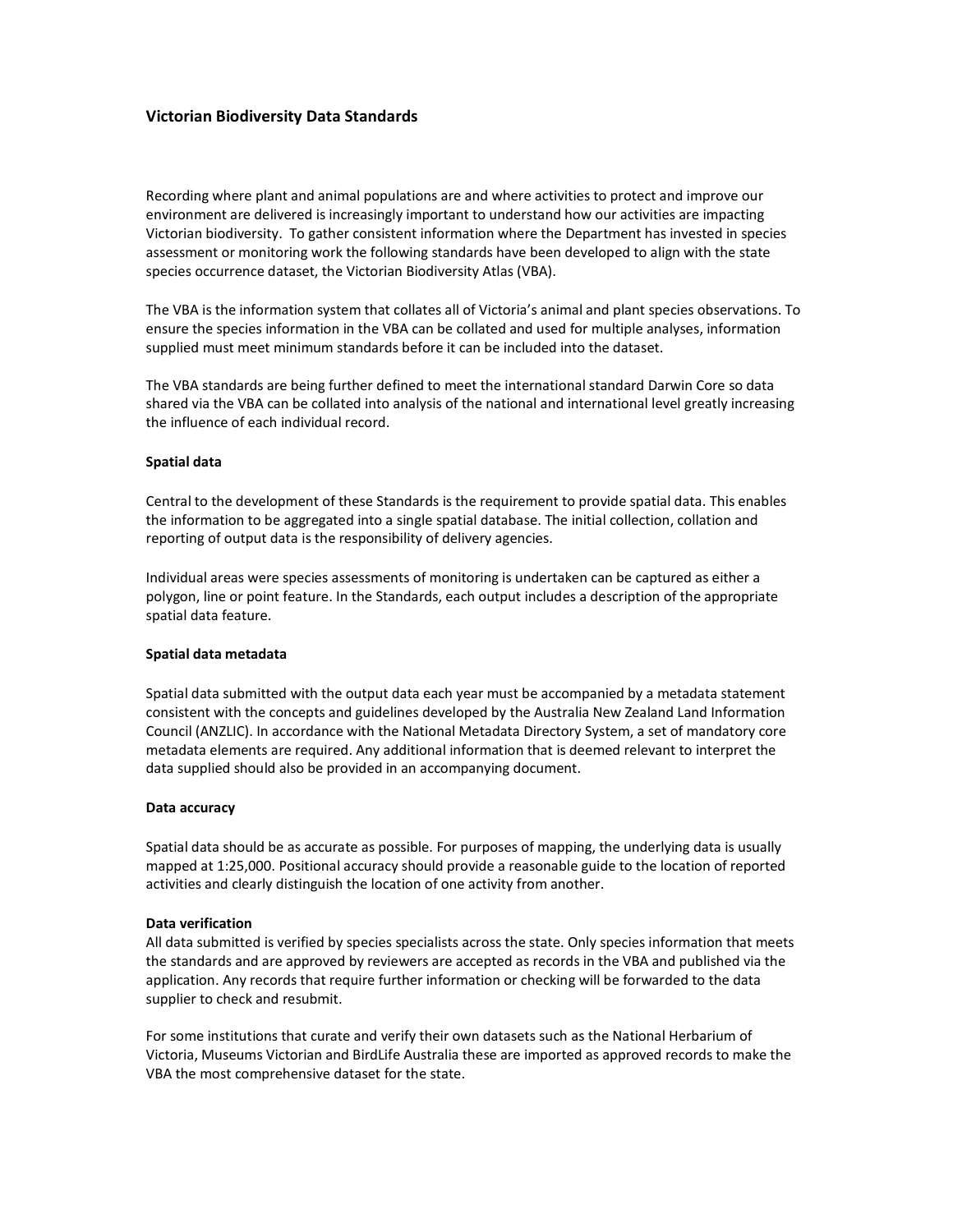### Reporting DELWP species observation data

Outputs should be provided to the timeline specified by the relevant agencies or investment programs. Agencies are to provide data directly through the VBA application, either manually entering the information or via the excel batch upload templates. Contact the VBA administration team to receive a copy of the latest version of the templates and further guidance on how to prepare your data.

| <b>Attribute</b>                      | <b>Description</b>                                                                                                                                                                                                                                                                                                                                                                                                                                                                                                                                                                                                                         | <b>Source</b>            | <b>DarwinCore Link</b>                                |
|---------------------------------------|--------------------------------------------------------------------------------------------------------------------------------------------------------------------------------------------------------------------------------------------------------------------------------------------------------------------------------------------------------------------------------------------------------------------------------------------------------------------------------------------------------------------------------------------------------------------------------------------------------------------------------------------|--------------------------|-------------------------------------------------------|
| Project ID                            | Unique identifier for each assessment or monitoring project<br>The Project ID is generated by the VBA application once the<br>delivery partner creates a new project within the<br>application.                                                                                                                                                                                                                                                                                                                                                                                                                                            | Application<br>generated | http://rs.tdwg.org<br>/dwc/terms/datas<br>etID        |
| Project Name                          | A name to identify a project. Projects are structured data,<br>typically survey based with one or more surveys grouped<br>together.<br>To create a project, use the next protocol:<br>Name the target taxon or taxon type.<br>Name either the point of interest (as a town or park),<br>region or State depending on the scale of your project.<br>Brief scope, this could also include the organisation(s)<br>and year.<br>Example: "La Trobe University Malleefowl surveys of the<br>Murray Sunset NP 2010."                                                                                                                             | Delivery partner         | http://rs.tdwg.org<br>/dwc/terms/datas<br>etName      |
| Project<br>Description                | A description of the Project Name.<br>Example: "Flora data recorded from 1x1 m and 10x10m<br>quadrats at Baw Baw Frog breeding sites from 1996-1999"                                                                                                                                                                                                                                                                                                                                                                                                                                                                                       | Delivery partner         | http://rs.tdwg.org<br>/dwc/terms/catal<br>ogNumber    |
| <b>VBA</b><br>Observer/Log<br>in Name | A unique sequence of characters used to identify a user and<br>allow access to the application. Required for each observer<br>that has identified species occurrence records within that<br>project.                                                                                                                                                                                                                                                                                                                                                                                                                                       | Delivery partner         | http://rs.tdwg.org<br>/dwc/terms/recor<br>dedBy       |
| <b>Site Name</b>                      | The name for the set of location information.<br>To define a site name it is important to give clear<br>information.<br>If you have been undertaking an extensive survey using<br>a series of sites then use that in the Site Name field, for<br>instance, Site 1a - MM4h, BUT ensure the locality<br>information gives a clear indication of the site location<br>Alternatively use the Site Name to pinpoint where on a<br>$\bullet$<br>track or a park, river etc. you made your observation, for<br>instance, Junction of Snobs Creek Rd & No. 6 Track. The Site<br>Location can then be the nearest town or park as Lake<br>Eildon NP | Delivery partner         | http://rs.tdwg.org<br>/dwc/terms/verba<br>timLocality |

# Table 2: Description of common attribute data required (mandatory) for each species observation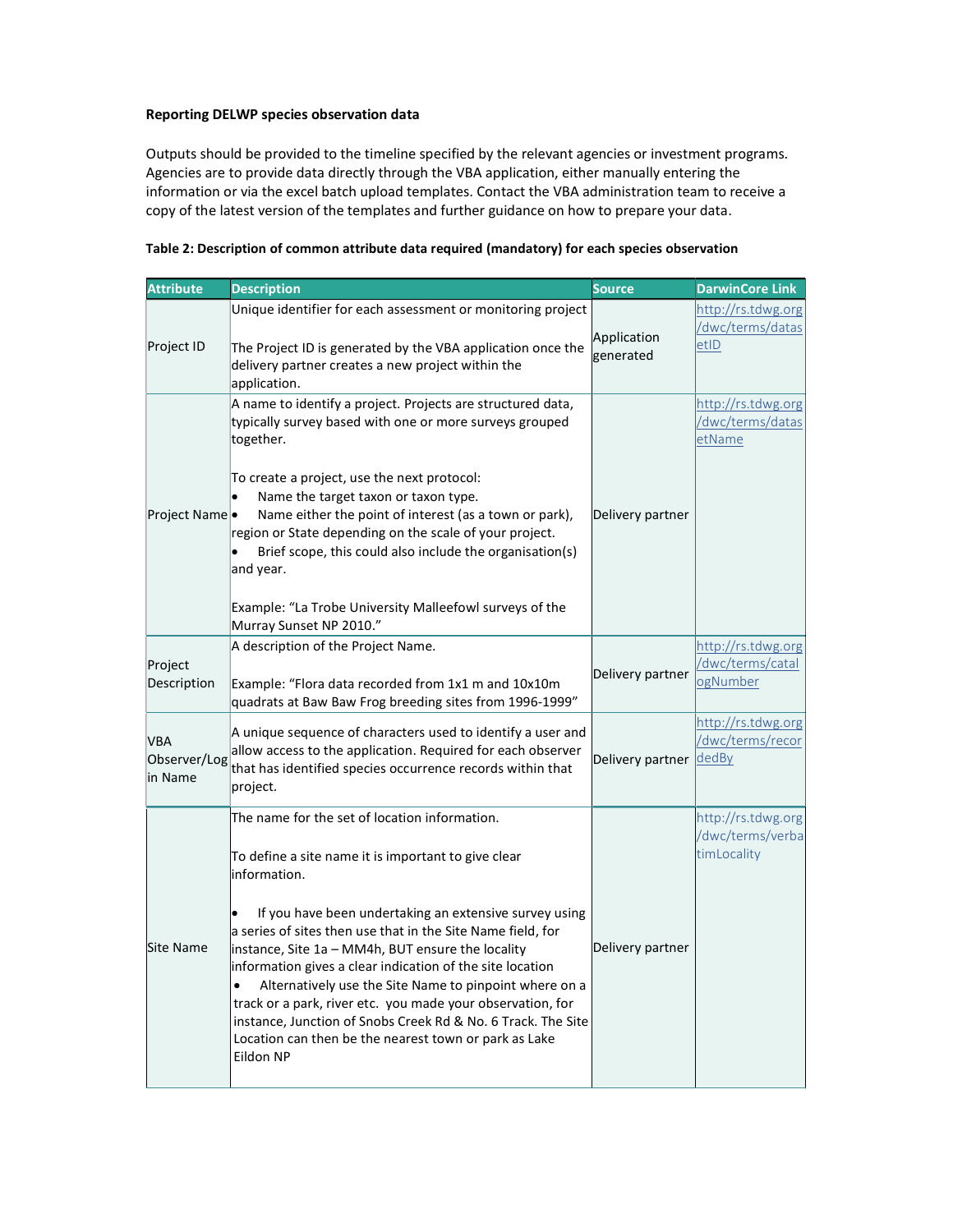| <b>Site Location</b> | Can be built from spatial location - Note public land<br>boundary the site falls in or distance to nearest Point of<br>Interest<br>Describe the locality using an accepted place name.<br>Preferably give a distance and direction from a named<br>point.                                                                                                                                            | Delivery partner                          | http://rs.tdwg.org<br>/dwc/terms/verba<br>timLocality                         |
|----------------------|------------------------------------------------------------------------------------------------------------------------------------------------------------------------------------------------------------------------------------------------------------------------------------------------------------------------------------------------------------------------------------------------------|-------------------------------------------|-------------------------------------------------------------------------------|
| Coordinate<br>system | From a defined list, indicate the type of coordinates used to<br>record the site coordinates.<br>Only complete one of the following type of coordinates:<br>latlong, to identify latitude/longitude DMS<br>(degrees minutes seconds).<br>decdegrees, to identify latitude/longitude DD<br>(decimal degrees).<br>eastnorthl, to identify easting/northing (long -<br>must include zone).              | Delivery partner                          | http://rs.tdwg.org<br>/dwc/terms/verba<br>timCoordinateSys<br>tem             |
| Coordinate<br>datum  | From a defined list, a value to indicate a standard position<br>or level that measurements are taken from at the site<br>against a reference system or approximation of the earth's<br>surface.<br>GDA94, WGS84, AGD66                                                                                                                                                                               | Delivery partner                          | http://rs.tdwg.org<br>/dwc/terms/verba<br>timCoordinates                      |
| X coordinate         | A numeric representation of the precision of the<br>coordinates given in the Easting or Longitude related with<br>the type of coordinates used.<br>Examples:<br>When the type of coordinates is latlong a value<br>would be: "1492136"<br>When the type of coordinates is decdegrees a value<br>would be: "149.3600"<br>When the type of coordinates is eastnorthl a value<br>would be: "708400"     | Delivery partner                          | http://rs.tdwg.org<br>/dwc/terms/verba<br>timCoordinates                      |
| Y coordinate         | A numeric representation of the precision of the<br>coordinates given in the Northing or Latitude related with<br>the type of coordinates used.<br>Examples:<br>When the type of coordinates is latlong a value<br>would be: "373440"<br>When the type of coordinates is decdegrees a value<br>٠<br>would be: "37.5779"<br>When the type of coordinates is eastnorthl a value<br>would be: "5838400" | Delivery partner                          | http://rs.tdwg.org<br>/dwc/terms/verba<br>timCoordinates                      |
| Spatial<br>accuracy  | A numeric value in the meters of the potential error<br>associated with the X-Y coordinates.<br>Example "15"                                                                                                                                                                                                                                                                                         | Delivery partner                          | http://rs.tdwg.org<br>/dwc/terms/coor<br>dinateUncertainty<br><b>InMeters</b> |
| <b>Survey Name</b>   | An identifier for the set of information associated with a<br>survey. Can be built from sampling protocol and date.<br>Example "Herp census of alpine plains summer 2017"                                                                                                                                                                                                                            | Delivery partner<br>or auto-<br>generated | http://rs.tdwg.org<br>/dwc/terms/event<br>$\underline{\mathsf{ID}}$           |